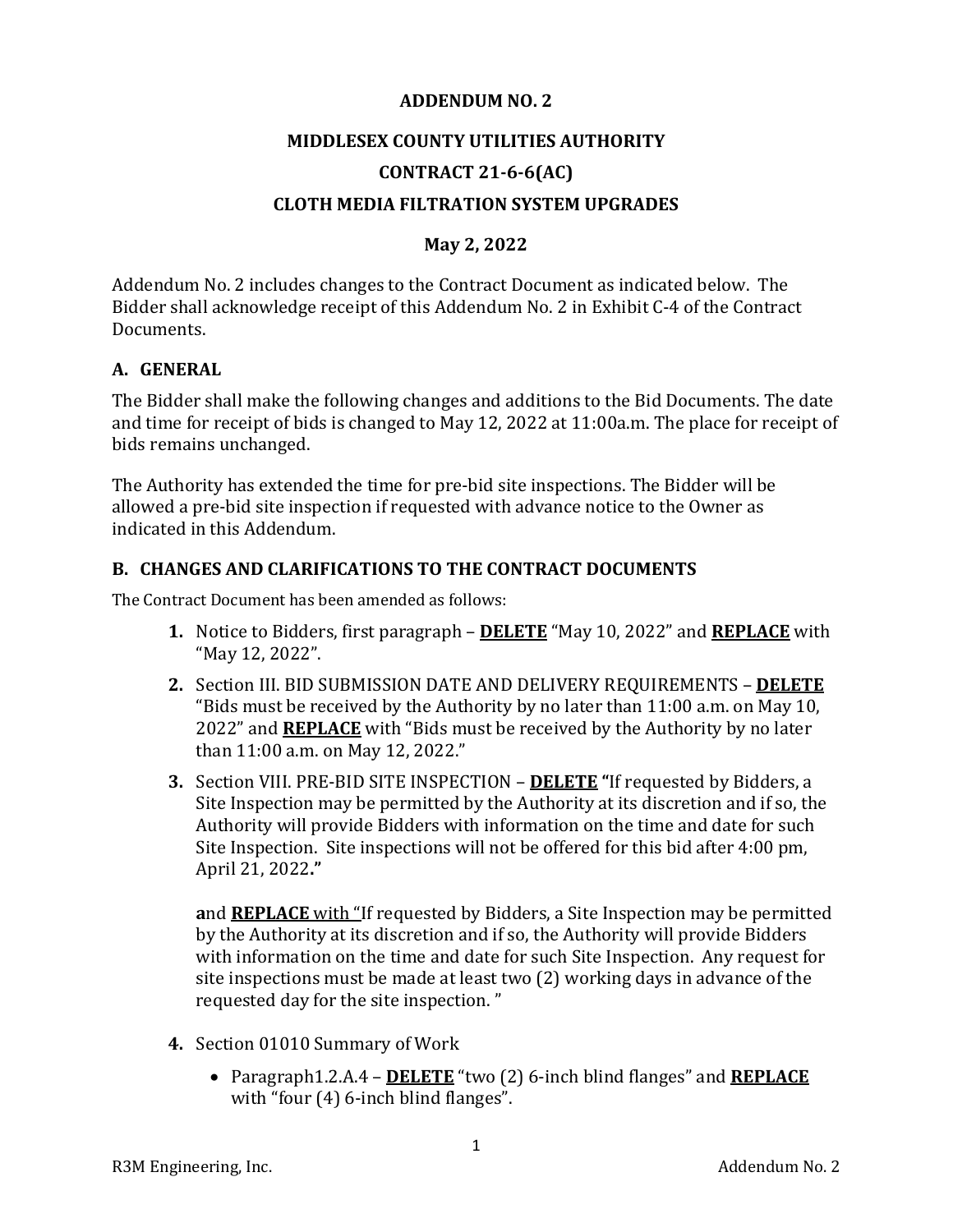- Paragraph1.2.A.8 **DELETE** "two (2) 8-inch Owner-furnished check valves" and **REPLACE** with "two (2) 10-inch Owner-furnished check valves".
- **5.** Section 01640 Demolition and Reconstruction
	- Paragraph 1.4.B.5 **DELETE** "8-inch Service Water check valves" and **REPLACE** with "10-inch Service Water check valves".
- **6.** Section 13200 Cloth Media Filtration System Upgrades
	- Paragraph1.1.A.4 **DELETE** "two (2) 6-inch blind flanges" and **REPLACE** with "four (4) 6-inch blind flanges".
	- Paragraph 2.2.F **DELETE** "Quantity 2" and **REPLACE** with "Quantity 4".
- **7.** Sheet 2
	- Note 7 **INSERT** the following at the end of Note 7: "Filter Control Panel" shall have its own run of CAT-6 cable and conduit."
- **8.** Sheet 3
	- Note 1 **DELETE** "8-inch check valve" and **REPLACE** with "10-inch check valve".

### **C. RESPONSE TO QUESTIONS AND COMMENTS**

**1. QUESTION**: Is the existing masonry opening a size which will accommodate the proposed replacement door? Will the existing opening need to be enlarged?

**RESPONSE**: The proposed replacement door, frame and transom shall fit within the existing masonry opening.

**2. QUESTION**: Is there clear access to the door which is to be replaced? Are there any existing conditions which would impede this work? Are there stair leading up to these doors?

**RESPONSE**: There is a concrete pad and overhang. The limits of the concrete pad and approximate location of two (2) pole supports for the overhang are depicted on Sheet No. 2.

**3. QUESTION**: What is the size of the check valve to be replaced, on place sheet #3 it is called out as 10" near the valve and in note #1 it is specified as 8". Please clarify. What is the length of the existing valve? What is the length of the valves being supplied by the Authority? Is the hardware for the valve replacement supplied by the Authority?

**RESPONSE**: The size of the check valves is 10-inch. The laying length of the existing valves is approximately 25 1/8". The laying length of the Owner-furnished valves is approximately 24 ½". These dimensions shall be field verified by the Contractor. Per Note 1 on Sheet 3, the Contractor shall furnish filler flanges and associated hardware for the new valves.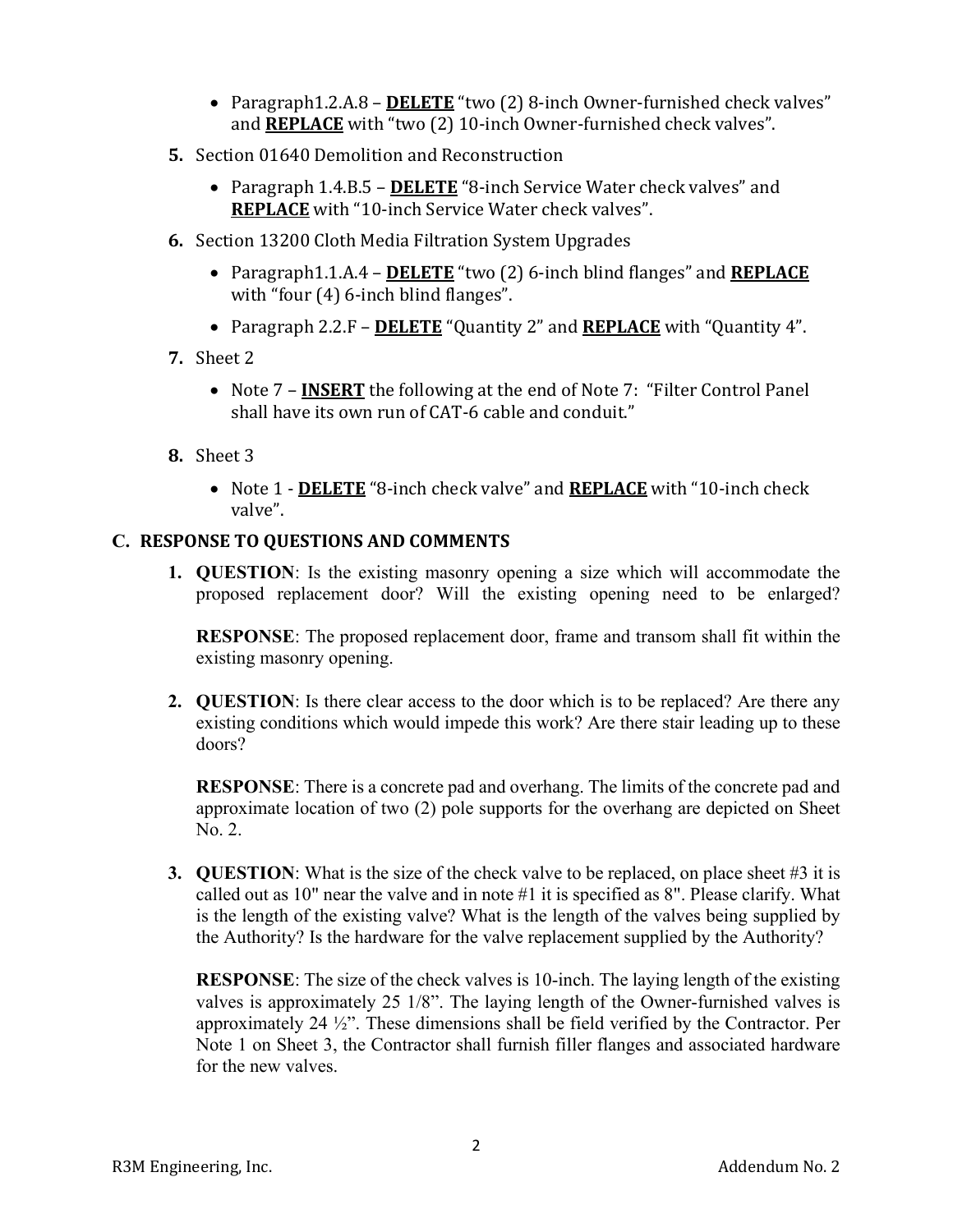**4. QUESTION**: What are the dimensions of the existing Pulsafeeder Pulse 680 pump which is to be replaced? What is it mounted to? What are the size and types of lines which will be connected to the new specified pump? Will the new Eclipse E02 pump fit in the existing space without the need to relocate the adjacent pump?

**RESPONSE**: The existing Pulsafeeder Pulse 680 is comparable in size to the Eclipse E02. Both metering pumps are mounted on a single elevated segment of FRP grating. It is not anticipated that the adjacent pump would need to be relocated. In accordance with Note 2 on Sheet 2, the new pump shall be connected to the existing process tubing, electrical, power and control wiring as necessary for a complete and fully operational pumping system.

**5. QUESTION**: What is the existing Network Cabinet mounted to? What is the intended route of the conduit(s) from the Filter Control Panel to the Network Cabinet? What is the size of the required conduit? Is a separate conduit required for each CAT-6 cable or can they occupy the same conduit?

**RESPONSE**: The Network Cabinet is wall-mounted. Conduit shall be routed in the shortest route possible, following a similar route of existing power wiring from the Filter Control Panel(s) to the Electrical Panel. To clarify Note 7 on Sheet 2, each Filter Control Panel shall have its own run of CAT-6 cable and conduit.

**6. QUESTION**: Can a detail/plan be provided of the existing air piping which will not be repurposed for control/power wiring? This is necessary to determine the extent (cost) of the required demolition work. What is the size of this existing air piping? Can additional information be supplied regarding the compressor which is to be turned over to the Authority?

**RESPONSE**: The existing air piping runs from the compressor to the header located in the existing Filter Control Panel will be demolished. The air piping from the header to the individual valves will be retained and re-used. Air piping diameter is approximately 1-1/4". This size piping is typically not shown on contract drawings.

**7. QUESTION**: The 10-inch line which is to receive the flow meter is approximately 7 feet above the floor. Is this line supported from above with hangers or from below with pipe supports? Is there adequate support to allow the pipe to be removed without additional temporary support being introduced?

**RESPONSE**: The 10-inch line is supported from below with wall mounted pipe supports. The Contractor shall make their own determination during construction if additional temporary supports are necessary.

**8. QUESTION**: When reviewing plan sheets #2 & #3 it is not evident if there is adequate space to install the required 6-inch blind flange, on plan sheet #3 section A3 it appears that a existing pipe connects at the location of the proposed blind flanges. Please clarify.

**RESPONSE:** The existing 6-inch valve at this location shall be removed and both